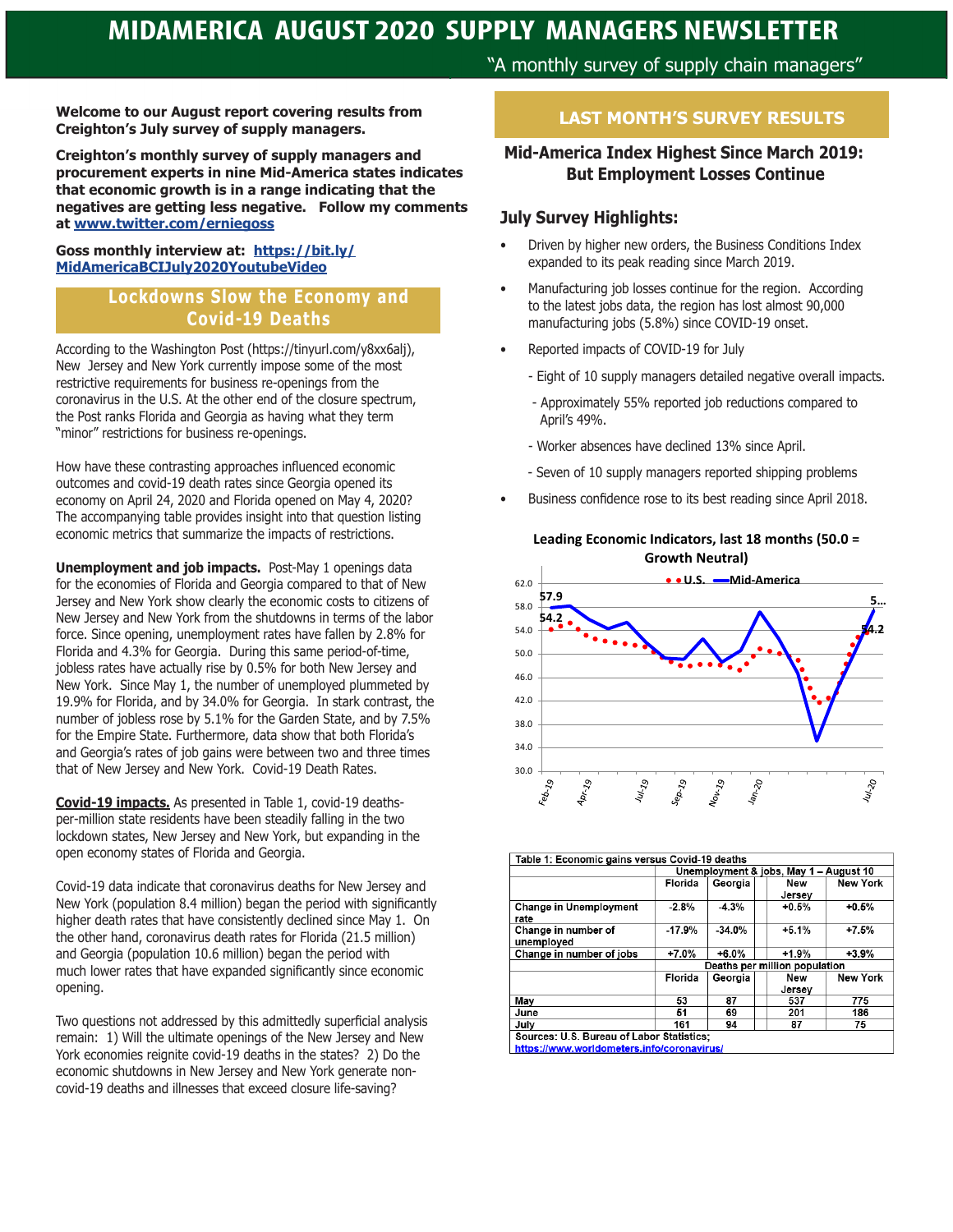The July Creighton University Mid-America Business Conditions Index, a leading economic indicator for the nine-state region stretching from Minnesota to Arkansas, advanced above growth neutral, and to its best level since March 2019.

**Overall index:** After falling below growth neutral for three straight months, the overall index bounced into positive territory for June and July. The Business Conditions Index, which ranges between 0 and 100, increased to 57.4 from June's 50.3.

While the June and July's readings were much higher than I expected, they provide no grounds for celebration. It will take many more months of above 50.0 readings before the regional economy returns to pre-covid-19 levels.

**Employment:** The July employment index continued to indicate job losses, but at a slower pace than in June. The July index rose to 48.5 from June's 38.9. More than half, or 55%, compared to 49% in April, reported cuts in hiring due to covid-19.

According to U.S. Department of Labor data between pre-COVID-19 levels (February) and June the region lost 64,500 manufacturing jobs (-5.8%), and 888,000 jobs (-6.5%) total nonfarm jobs. While I expect job losses to continue, I anticipate that the rate will diminish considerably in the weeks and months ahead.

**Wholesale Prices:** The wholesale inflation gauge for the month indicated an upturn in wholesale prices from June, with a wholesale price index of 65.2, up from 59.7 in June.

Despite July's higher reading, I expect to see little inflationary pressures at the wholesale level in the weeks and months ahead, even with the massive economic stimulus programs from the Federal Reserve and the U.S. government.

#### **Other July comments from supply managers:**

- "The most significant aspect of coronavirus has been much lower sales. We are starting to rebound, but it is likely that we will never recover what we have lost."
- "My positive/up rating for the economy is predicated on President Trump being re-elected. It would change to negative/down based on a liberal elected to the presidency."
- "The most significant COV related negative outcome for our company has been the reduced sales pull from our customers, creating a ripple effect - reduced purchases and internal furloughs/permanent reductions."

**Confidence:** Looking ahead six months, economic optimism, as captured by the July Business Confidence Index, climbed to a strong 68.3, its highest level since April 2018, and up from 65.3 in June.

The federal stimulus plan, the Federal Reserve monetary incentive programs, and firm U.S. stock markets boosted confidence from June's already solid reading.

**Inventories:** The regional inventory index for July, reflecting levels of raw materials and supplies, sank to 45.3 from last month's 52.8.

#### "A monthly survey of supply chain managers"

**Trade:** The regional trade numbers were mixed with new export orders rising to a weak 47.9 from June's 26.4 and May's record low of 15.9. Imports, on the other hand, rose to 53.9 from June's 32.0.

The U.S. Department of Commerce recently announced that June exports were 24% below year-ago levels. Our July readings point to a continuation of this negative trend, but at a lower pace.

**Shipping:** For July, seven of 10 supply managers reported that COVID-19 has produced shipping difficulties for their firm. This share is up significantly from the 51% of April survey participants that indicated such problems.

**Other survey components were:** new orders at 67.2, up from 54.2 in June; the production or sales index expanded to 65.2 from June's 52.9; and speed of deliveries of raw materials and supplies index at 61.2 up from last month's 52.8 (indicating slower deliveries for July).

The Creighton Economic Forecasting Group has conducted the monthly survey of supply managers in nine states since 1994 to produce leading economic indicators of the Mid-America economy. States included in the survey are Arkansas, Iowa, Kansas, Minnesota, Missouri, Nebraska, North Dakota, Oklahoma and South Dakota.

The forecasting group's overall index, referred to as the Business Conditions Index, ranges between 0 and 100. An index greater than 50 indicates an expansionary economy over the course of the next three to six months.

#### **MID-AMERICA STATES**

The Business Conditions Index is a mathematical average of indices for new orders, production or sales, employment, inventories and delivery lead time. This is the same methodology, used since 1931 by the **Institute for Supply Management (ISM)**, formerly the National Association of Purchasing Management. The Mid-America report is produced independently of the national ISM.

**ARKANSAS:** The July Business Conditions Index for Arkansas rose to 61.0 from June's 50.9. Components from the monthly survey of supply managers were: new orders at 68.7, production or sales at 67.6, delivery lead time at 66.0, inventories at 46.7, and employment at 56.0. According to U.S. Bureau of Labor Statistics (BLS) data since the onset of COVID-19, Arkansas has lost 63,000 jobs, or approximately 5% of its total employment, and 16,000, or approximately 10%, of its manufacturing employment. Our surveys point to only slight job gains in the months ahead.

**IOWA:** Iowa's Business Conditions Index inched above growth neutral for the month. The reading climbed to a 50.9 from 47.1 in June. Components of the overall July index from the monthly survey of supply managers were: new orders at 66.4, production. or sales at 57.9, delivery lead time at 64.4, employment at 29.0, and inventories at 37.0. According to BLS data since the onset of COVID-19, Iowa has lost 108,000 jobs, or approximately 6.8% of its total employment, and 5,400, or approximately 2.4% of its manufacturing employment. Our surveys point to continued job losses in the months ahead.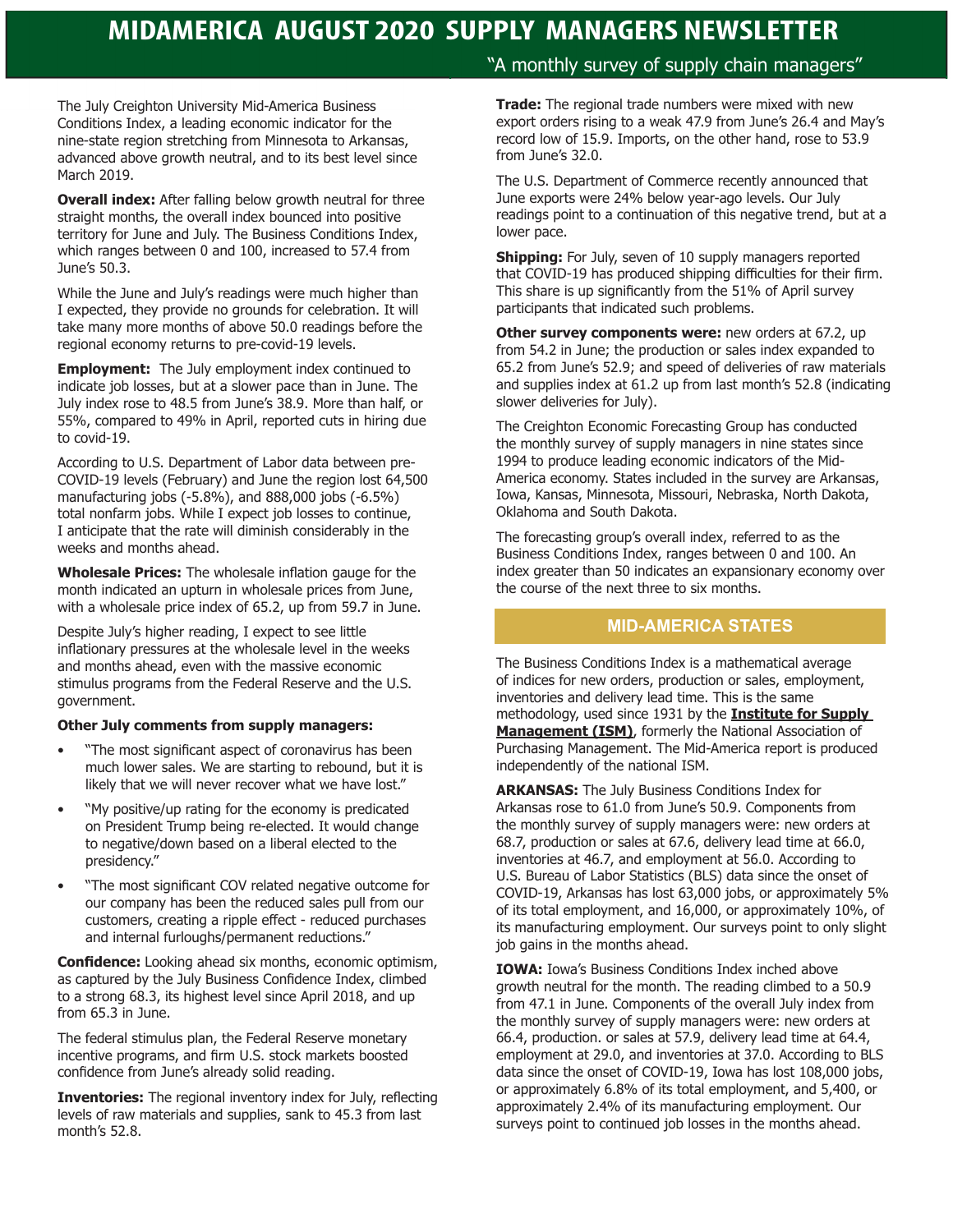**KANSAS:** The Kansas Business Conditions Index for July increased to 59.2 from June's 45.1. Components of the leading economic indicator from the monthly survey of supply managers for July were: new orders at 68.0, production or sales at 64.8, delivery lead time at 53.1, employment at 48.3, and inventories at 61.7. According to BLS data since the onset of COVID-19, Kansas has lost 78,000 jobs, or approximately 5.5% of its total employment, and 10,400, or approximately 6.2% of its manufacturing employment. Our recent surveys point to only slight job losses in the months ahead.

**MINNESOTA:** The July Business Conditions Index for Minnesota climbed to 54.7 from 45.0 in June. Components of the overall June index from the monthly survey of supply managers were: new orders at 65.0, production or sales at 52.3, delivery lead time at 64.5, inventories at 42.3, and employment at 49.2. According to BLS data since the onset of COVID-19, Minnesota has lost 249,000 jobs, or approximately 8.4% of its total employment, and 21,600, or approximately 6.7% of its manufacturing employment. Our surveys point to only slight job losses in the months ahead.

**MISSOURI:** The July Business Conditions Index for Missouri sank to 44.7 from June's 50.5. Components of the overall index from the survey of supply managers for July were: new orders at 66.6, production or sales at 58.9, delivery lead time at 25.4, inventories at 40.6, and employment at 31.8. According to BLS data since the onset of COVID-19, Missouri has lost 189,000 jobs, or approximately 6.6% of its total employment, and 16,000, or approximately 5.9% of its manufacturing employment. Our surveys point to continued job losses in the months ahead.

**NEBRASKA:** The state's overall index for July rose to 68.6 from 52.6 in June. Components of the index from the monthly survey of supply managers for July were: new orders at 68.6, production or sales at 67.2, delivery lead time at 62.1, inventories at 70.1, and employment at 55.0. According to BLS data since the onset of COVID-19, Nebraska has lost 56,000 jobs, or approximately 5.4% of its total employment, and 2,900, or approximately 2.9%, of its manufacturing employment. Our surveys point to only slight job gains in the months ahead.

**NORTH DAKOTA:** The July Business Conditions Index for North Dakota sank to 45.5 from 51.6 in June. Components of the overall index for July were: new orders at 66.7, production or sales at 59.3, delivery lead time at 27.0, employment at 32.8, and inventories at 41.8. According to BLS data since the onset of COVID-19, North Dakota has lost 37,000 jobs, or approximately 8.5% of its total employment, and 1,300, or approximately 5.0% of its manufacturing employment. Our surveys point to continued job losses in the months ahead.

**OKLAHOMA:** The state's Business Conditions Index moved above growth neutral in July. The overall index advanced to 69.0 from June's 53.1. Components of the overall July index were: new orders at 69.0, production or sales at 69.2, delivery lead time at 73.6, inventories at 77.2, and employment at 60.6. According to BLS data since the onset of COVID-19, Oklahoma has lost 83,000 jobs, or approximately 4.9% of its total employment, and 9,200, or approximately 6.7% of its manufacturing employment. Our recent surveys point to slight job gains in the months ahead.

## "A monthly survey of supply chain managers"

**SOUTH DAKOTA:** The July Business Conditions Index for South Dakota increased to 61.0 from June's 52.4. Components of the overall index from the July survey of supply managers in the state were: new orders at 68.2, production or sales at 65.6, delivery lead time at 56.5, inventories at 64.2, and employment at 50.3. According to BLS data since the onset of COVID-19, South Dakota has lost 24,500 jobs, or approximately 5.6% of its total employment, and 1,300 or approximately 3.0% of its manufacturing employment. Our recent surveys point to only slight job gains in the months ahead.

Survey results for August will be released on the first business day of the following month, Tuesday, September 1.



- The U.S. economy added 1.8 million jobs in July sending the unemployment rate down for the third straight month to 10.2%. •
- The Case-Shiller home price index for May indicated that home prices rose 4.5% annually during the month.
- U.S. retail sales advanced in June by 7.5% from May and by 17.7% in May compared to April.
- Both Creighton's and ISM's manufacturing PMIs rose above growth neutral for June and July signaling that the manufacturing sector in improving.

## **THE BEARISH NEWS**

- The federal deficit soared to nearly \$3,000,000,000,000 for the first 10 months of fiscal 2020. •
- In another signal of growing financial fears, the yield on the 10year U.S. Treasury bond fell to 0.52%, its lowest level in 234 years according to Deutsche Bank. Investors are seeking safe havens for their funds pushing demand up, prices up, and yields lower.

## **STATISTIC OF THE MONTH**

**4 for 1.** Apple (AAPL) announced that it would split its stock swapping four shares for every one share held by shareholders. What will this mean? Nothing theoretically. However, it will put Apple's stock in a range more appealing to retail investors and likely push Apple's market cap higher. It will also mean that Apple's stock price will have less of an impact on the Dow-Jones Industrial Average (DJIA).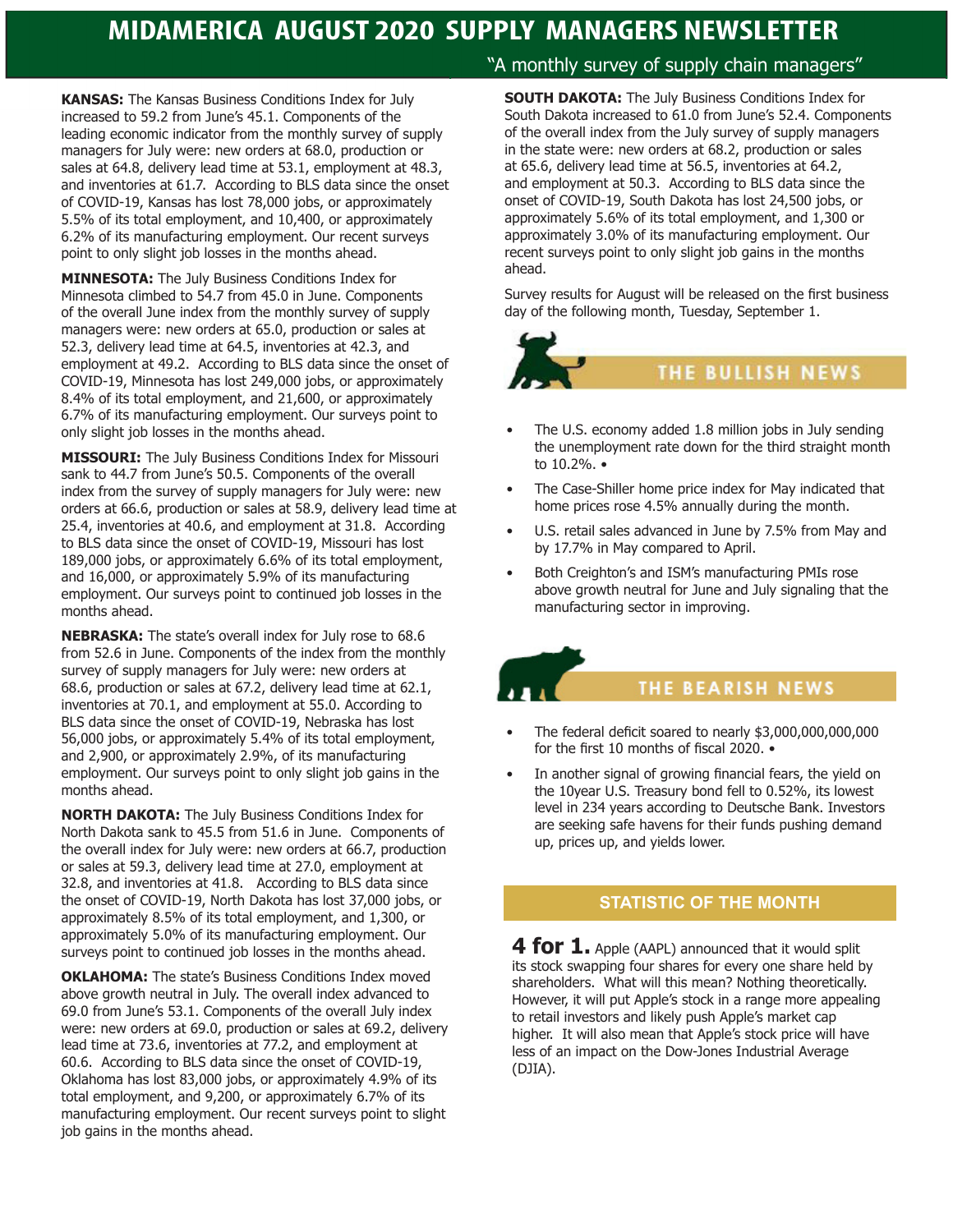#### **GOSS EGGS (Recent Dumb Economic Moves)**

Politics overrules economic principles and common sense in a recently completed study by Yale economists (auditioning for a spot in the Biden Administration). In this study, they conclude that the \$600 per week add-on to state unemployment compensation has no impact on workers remaining unemployed. Say what?

A California employed worker that previously received \$300 in weekly salary now collects \$750 per week in unemployment compensation. According to the Wall Street Journal, an average Ohio worker normally making \$680 per week now collects \$940 per week in unemployment benefits with the \$600 federal boost.

#### **THE OUTLOOK**

**The National Association of Business Economics.** "NABE Outlook Survey panelists expect a 5.6% decline in inflationadjusted gross domestic product from the fourth quarter of 2019 to the fourth quarter of 2020," said NABE President Constance Hunter, CBE, chief economist, KPMG. "The NABE panel remains decidedly pessimistic about the second quarter of the year, as 80% of participants view risks to the outlook tilted to the downside," added Outlook Survey Chair Eugenio Aleman, economist, Wells Fargo Bank. "Furthermore, 87% of panelists view a second wave of COVID-19 as the greatest downside risk through 2020. Meanwhile, 51% of panelists believe that 'a vaccine' is the greatest upside risk for 2020, while 29% of respondents believe that the greatest upside risk is a 'test and trace policy' that would slow the COVID-19 outbreak, and allow a broader reopening of the economy. A large majority of panelists—84%—believes that companies will reduce their 'dependence on global supply chains.' All panelists indicate that the Federal Reserve will not 'implement a policy of negative interest rates due to COVID-19.'" **https://tinyurl.com/ y6ba4u2h**

**Goss (August 2020):** \*Inflation, interest rates and tax rates will rise significantly as early as the second half of 2021. \*\*Gold and silver prices will continue to move higher, but at a slower pace for the remainder of 2021. \*\*The U.S. economic recovery will not resemble a V, or even a U. Unfortunately, it will look more like a Nike swoosh. \*\*U.S. Q3 GDP growth will be between 14% and 15%.

## **KEEP AN EYE ON economic-outlook**

- **• U.S. BLS's September's jobs report for August.** On September 4, the BLS releases the number of jobs lost or gained for August. Another positive and strong reading will be very bullish for U.S. stocks, bearish for the U.S. bond market (prices), and Trump's reelection prospects.
- **• Gold and silver prices.** Prices of these metals are the earliest readings on inflation and investment fears. Higher inflation and fears higher the prices. For every \$1,000 invested in gold and silver on March 12, 2020 resulted in \$1,243 for gold investors and \$1,777 for silver investors as of August 10.
- **• Yield on 10-Year U.S. Treasury bond.** Find instantaneously, at https://finance.yahoo.com. Right now, that yield is pointing to rising U.S. economic risks.

"A monthly survey of supply chain managers"

#### **SUPPLY MANAGER CAREERS**

**ERP Supply Chain Consultant. Cerner, Kansas City, MO.** As a Supply Chain Management Consultant (\$58K - \$85K) you will provide expert functional knowledge during client engagements to deliver workflow and solution design to achieve defined benefits. This includes guiding clients through current workflows, processing new requests, proposing improvements, gathering requirements, functional design, testing, training, build, and production support. As a member of the team, you will develop and maintain relationships with the client to provide appropriate engagement support using your solution knowledge and expertise. You will be responsible for collaborating with client leadership to understand the client's goals and translate those into requirements that facilitate the SCM application strategy and services provided to our clients. Qualifications Basic Qualifications • Bachelor's degree in Business, Healthcare or related field, or equivalent, relevant work experience • At least 4 years of software implementation work experience. At least 4 years of functional experience with SCM ERP applications. Apply at: **https://tinyurl.com/y3yykhv7**

## **SUPPLY MANAGER READING ROOM**

#### **COVID-19: Managing supply chain risk and disruption**

Coronavirus highlights the need to transform traditional supply chain models. This piece from Deloitte Canada highlights short-term actions companies can take to respond to business disruption and supply chain challenges from the global spread of COVID-19 ─ and looks ahead to the longer-term solution of digital supply networks. Could COVID-19 be the black swan event that finally forces many companies, and entire industries, to rethink and transform their global supply chain model? One fact is beyond doubt: It has already exposed the vulnerabilities of many organizations, especially those who have a high dependence on China to fulfil their need for raw materials or finished products. (read rest of article at: **https://tinyurl.com/sv44lmg)**

## **FOLLOW ERNIE**

#### **Follow Goss on Twitter at http://twitter.com/erniegoss**

**For historical data and forecasts visit our website at: http://business.creighton.edu/organizations-programs/**